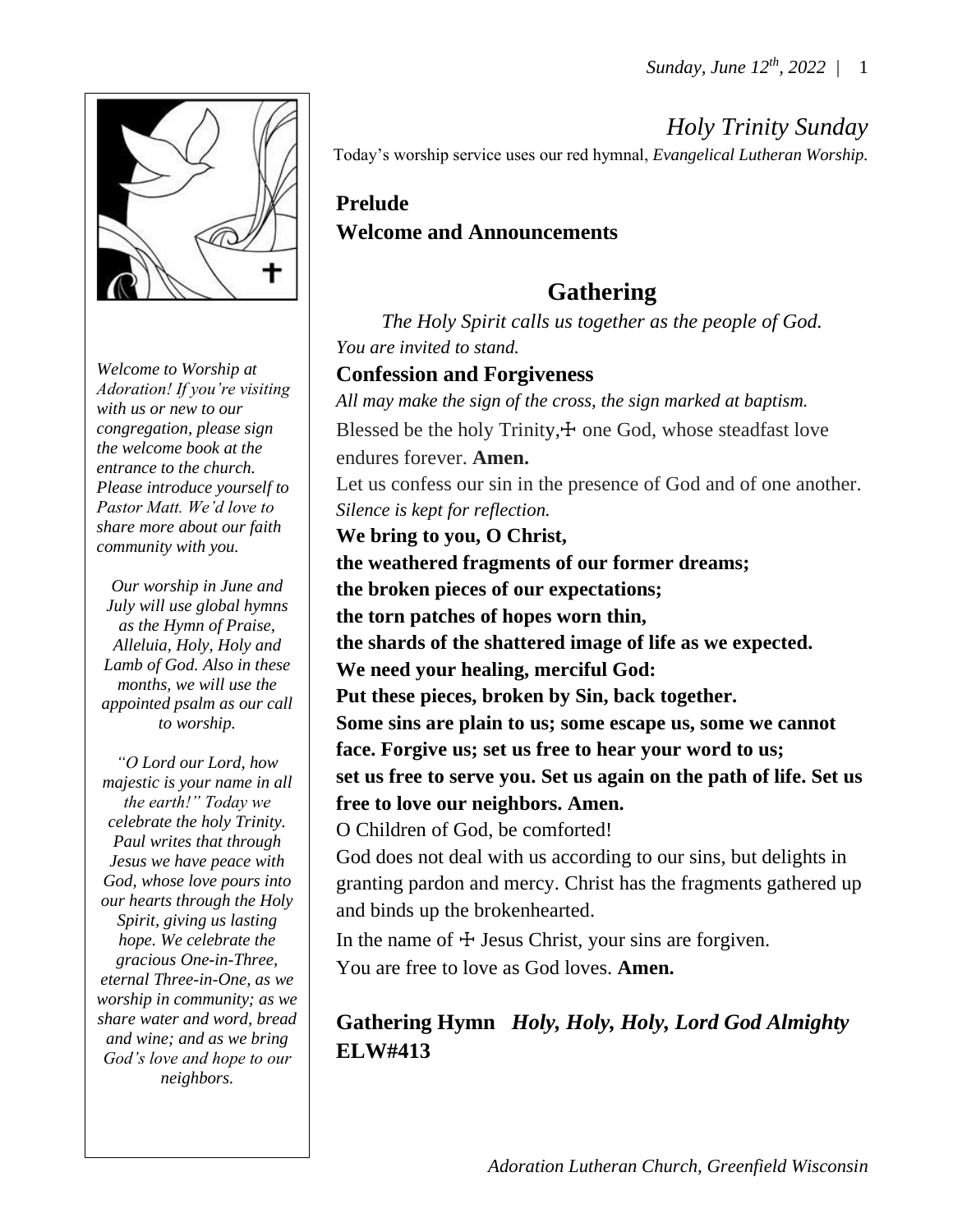*The structure of Psalm 8 mirrors the structure of the cosmos. God and humanity anchor and animate the structure of the psalm. Mutual regard between God and humanity are dynamically connected. The entire psalm, then, is an echo chamber of divine love and human adoration, pulsating in rhythmic response inward and outward. – Paul K.-K. Cho*



## **Call To Worship (Based on Psalm 8)**

Lord, our God, the whole world tells the greatness of your name. **Your glory reaches beyond the stars. Even the babble of infants declares your strength. You hold the power to halt the enemy and the avenger.** 

Lord, our God, the whole universe tells the greatness of your name.

**I can see your handiwork in the heavens: the moon and the stars you set in place.** 

Lord, our God, the whole of humanity tells the greatness of your name.

**What is humankind that you remember them, the human race that you care for them. You treat them like gods, dressing them in glory and splendor. You give them charge to steward the earth. You lay all at their feet.**

Lord, our God, the whole of living things tells the greatness of your name.

**Cattle and sheep; wild beasts; birds of the sky; fish of the sea; every swimming creature.** 

**Lord, our God, the whole world tells the greatness of your name.**

## **Greeting**

The grace of our Lord Jesus Christ, the love of God, and the communion of the Holy Spirit be with you all. **And also with you.**

**Hymn of Praise:** *Oh Sing to the Lord ELW #822*

## **Prayer of the Day**

The Lord be with you. **And also with you.** Let us pray. **Come, Wisdom. You who were before clods of dirt and flocks of geese. Come, Wisdom. You who were before the deep waters and the burning stars. Come, Wisdom. Settle into us your love for all creatures, your joy for a good and holy creation. Amen.**  *Please be seated*.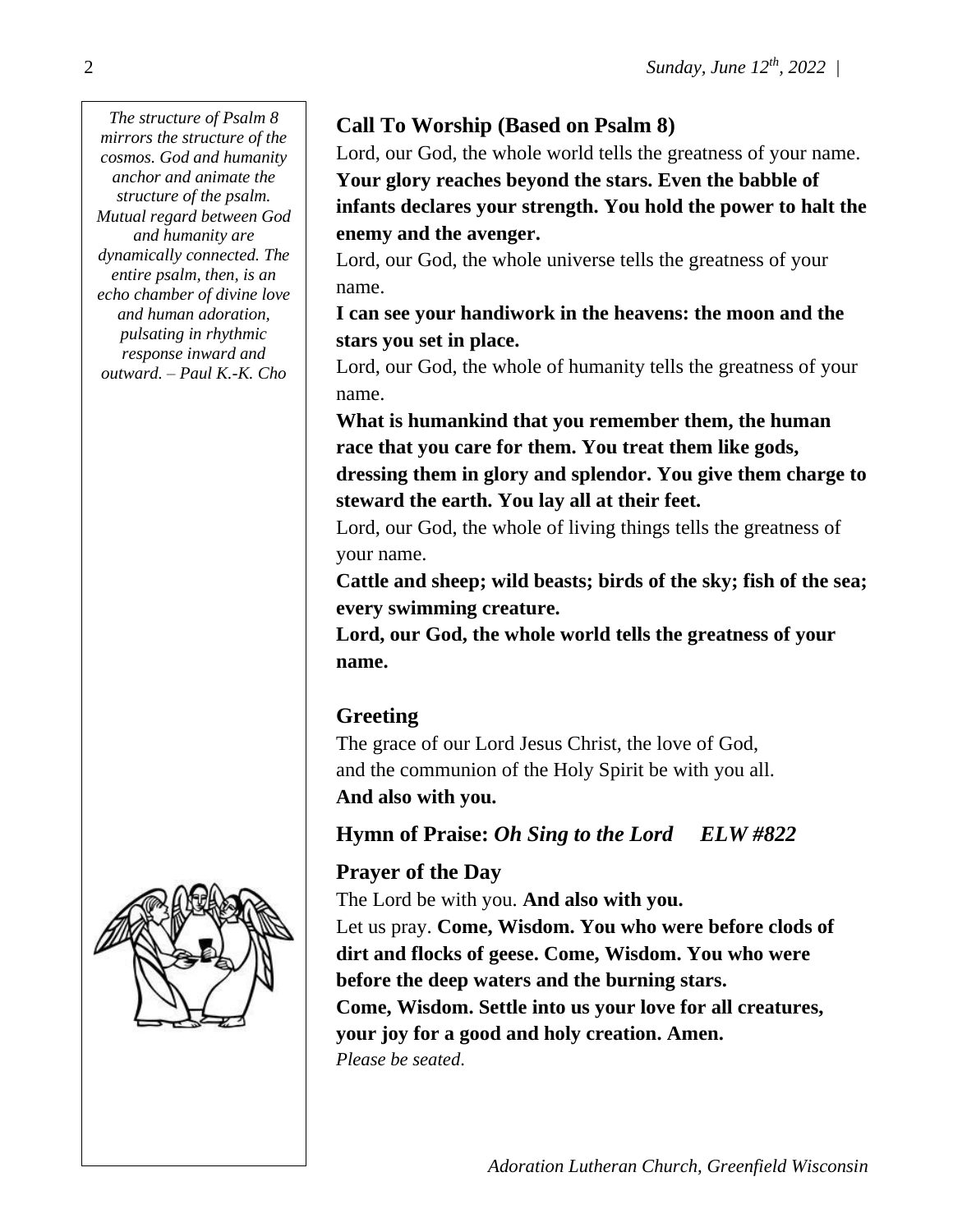**Word**

*God speaks to us in scripture reading, preaching, and song.* **First Lesson: Proverbs 8:1-4, 22-31**

A reading from the Book of Proverbs.

<sup>1</sup>Does not wisdom call, and does not understanding raise her voice?  $2$ On the heights, beside the way, at the crossroads she takes her stand; <sup>3</sup>beside the gates in front of the town, at the entrance of the portals she cries out:

<sup>4</sup>To you, O people, I call, and my cry is to all that live.  $22$ The Lord created me at the beginning of his work, the first of his acts of long ago. <sup>23</sup>Ages ago I was set up, at the first, before the beginning of the earth. <sup>24</sup>When there were no depths I was brought forth, when there were no springs abounding with water.  $^{25}$ Before the mountains

had been shaped, before the hills, I was brought forth—  $26$  when he had not yet made earth and fields, or the world's first bits of soil. <sup>27</sup>When he established the heavens, I was there, when he drew a circle on the face of the deep,  $^{28}$  when he made firm the skies above, when he established the fountains of the deep,  $^{29}$  when he assigned to the sea its limit, so that the waters might not transgress his command, when he marked out the foundations of the earth,  $30$ <sup>then</sup> I was beside him, like a master worker; and I was daily his delight, rejoicing before him always, <sup>31</sup> rejoicing in his inhabited world and delighting in the

human race."

Word of God, Word of Life. **Thanks be to God.**

#### **Second Lesson: Romans 5:1-5**

A reading from Paul's letter to the church in Rome.

<sup>1</sup>Therefore, since we are justified by faith, we have peace with God through our Lord Jesus Christ, <sup>2</sup>through whom we have obtained access to this grace in which we stand; and we boast in our hope of sharing the glory of God.  $3$ And not only that, but we also boast in our sufferings, knowing that suffering produces endurance, <sup>4</sup> and endurance produces character, and character produces hope, <sup>5</sup> and hope does not disappoint us, because God's love has been poured into our hearts through the Holy Spirit that has been given to us. Word of God, Word of Life. **Thanks be to God.**

*In the Bible, wisdom is portrayed in terms sometimes human and sometimes divine. Often, wisdom is personified as feminine. In this passage, Woman Wisdom is depicted not only as the first creation of God, but also as God's helper, rejoicing in God's creation, especially in human beings.*



*Paul describes the life of faith with reference to God, Jesus, and the Holy Spirit. Even now, we have peace with God through Jesus, and our hope for the future is grounded in the love of God that we experience through Christ's Holy Spirit.*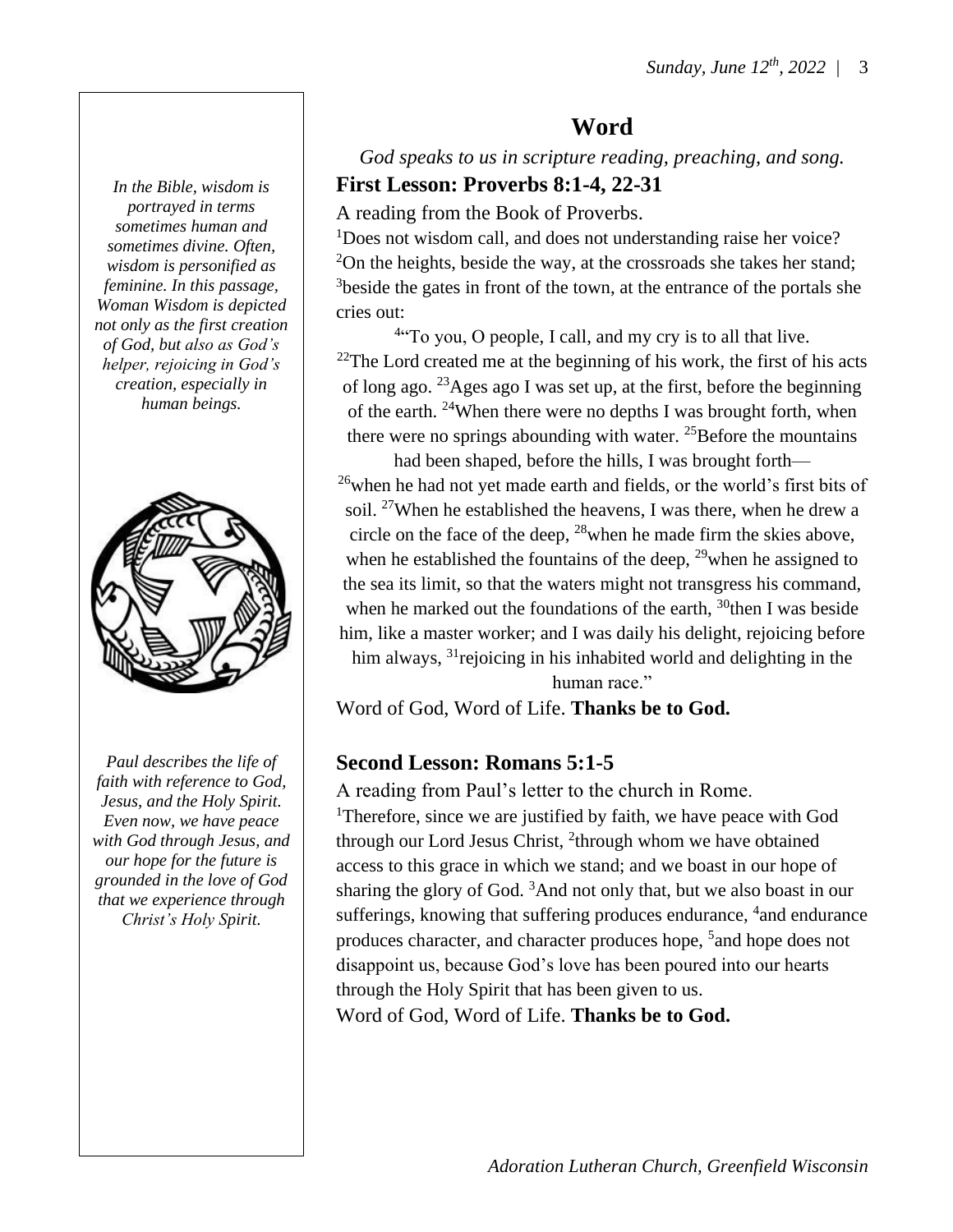*Young people are called forward for an age-specific reflection.*

*Jesus' ongoing presence with the disciples will be made known through the coming Spirit who will guide them and communicate to them Jesus' will and glory.*



*As we celebrate the Holy Trinity, our proclamation of faith includes Martin Luther's Explanations from the Small Catechism, where we not only proclaim the facts of our faith, but also their meaning in ourlives. The Apostles' Creed is a teaching tool for what Christians believe about God—Father, Son, and Holy Spirit. The creed also serves as a prayer and a way for the community to carry one another in faith. Each article of the creed functions as a job description of one of the three persons of the united Godhead. It is particularly important to note that the third article describes the Spirit's ongoing work of bringing creation out of chaos.*

## **Children's Time**

*You are invited to stand.* **Gospel Acclamation** *Celtic Alleluia* **ELW#174**

## **Gospel Reading: John 16:12-15**

The Holy Gospel according to St. John, the sixteenth chapter **Glory to you, O Lord.**

[Jesus said,]  $12 \cdot$  [I still have many things to say to you, but you cannot bear them now. <sup>13</sup>When the Spirit of truth comes, he will guide you into all the truth; for he will not speak on his own, but will speak whatever he hears, and he will declare to you the things that are to come. <sup>14</sup>He will glorify me, because he will take what is mine and declare it to you. <sup>15</sup>All that the Father has is mine. For this reason I said that he will take what is mine and declare it to you."

The Gospel of the Lord. **Praise to you, O Christ.**

## **Sermon**

**Hymn of the Day** *Father Most Holy* **ELW #415**

*You are invited to stand.*

**Apostles' Creed with Explanations from Luther's Small Catechism**

**I believe in God, the Father almighty, creator of heaven and earth.** What does this mean?

**I believe that God has created me together with all that exists. God has given me and still preserves my body and soul: eyes, ears, and all limbs and senses; reason and all mental faculties.**

In addition, God daily and abundantly provides shoes and clothing, food and drink, house and farm, spouse and children, fields, livestock, and all property; along with all the necessities and nourishment for this body and life.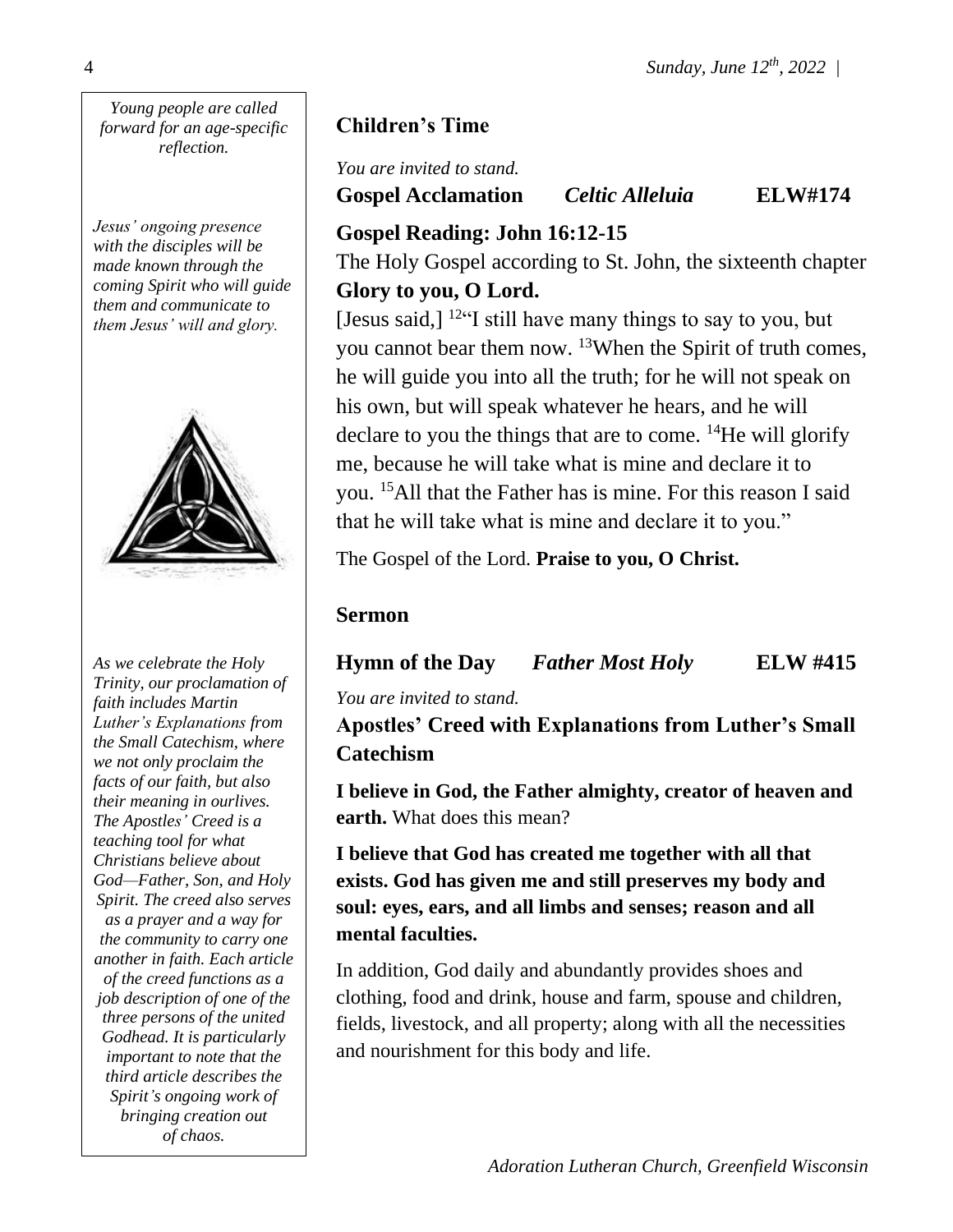**God protects me against all danger and shields and preserves me from all evil. And all this is done out of pure, parental, and divine goodness and mercy, without any merit or worthiness of mine at all! For all of this I owe it to God to thank and praise, serve and obey him. This is most certainly true.**

**I believe in Jesus Christ, God's only Son, our Lord, who was conceived by the Holy Spirit, born of the virgin Mary, suffered under Pontius Pilate, was crucified, died, and was buried; he descended to the dead.** 

**On the third day he rose again; he ascended into heaven, he is seated at the right hand of the Father, and he will come to judge the living and the dead.** What does this mean?

**I believe that Jesus Christ, true God, begotten of the Father in eternity, and also a true human being, born of the virgin Mary, is my Lord. He has redeemed me, a lost and condemned human being. He has purchased and freed me from all sins, from death, and from the power of the devil, not with gold or silver but with his holy, precious blood and with his innocent suffering and death.** 

He has done all this in order that I may belong to him, live under him in his kingdom, and serve him in eternal righteousness, innocence, and blessedness, just as he is risen from the dead and lives and rules eternally.

**This is most certainly true.**

**I believe in the Holy Spirit, the holy catholic church, the communion of saints, the forgiveness of sins, the resurrection of the body, and the life everlasting.**

*What does this mean?*

**I believe that by my own understanding or strength I cannot believe in Jesus Christ my Lord nor come to him, but instead the Holy Spirit has called me through the gospel, enlightened me with his gifts, made me holy and kept me in the true faith.**

Just as the Spirit calls, gathers, enlightens, and makes holy the whole Christian church on earth and keeps it with Jesus Christ



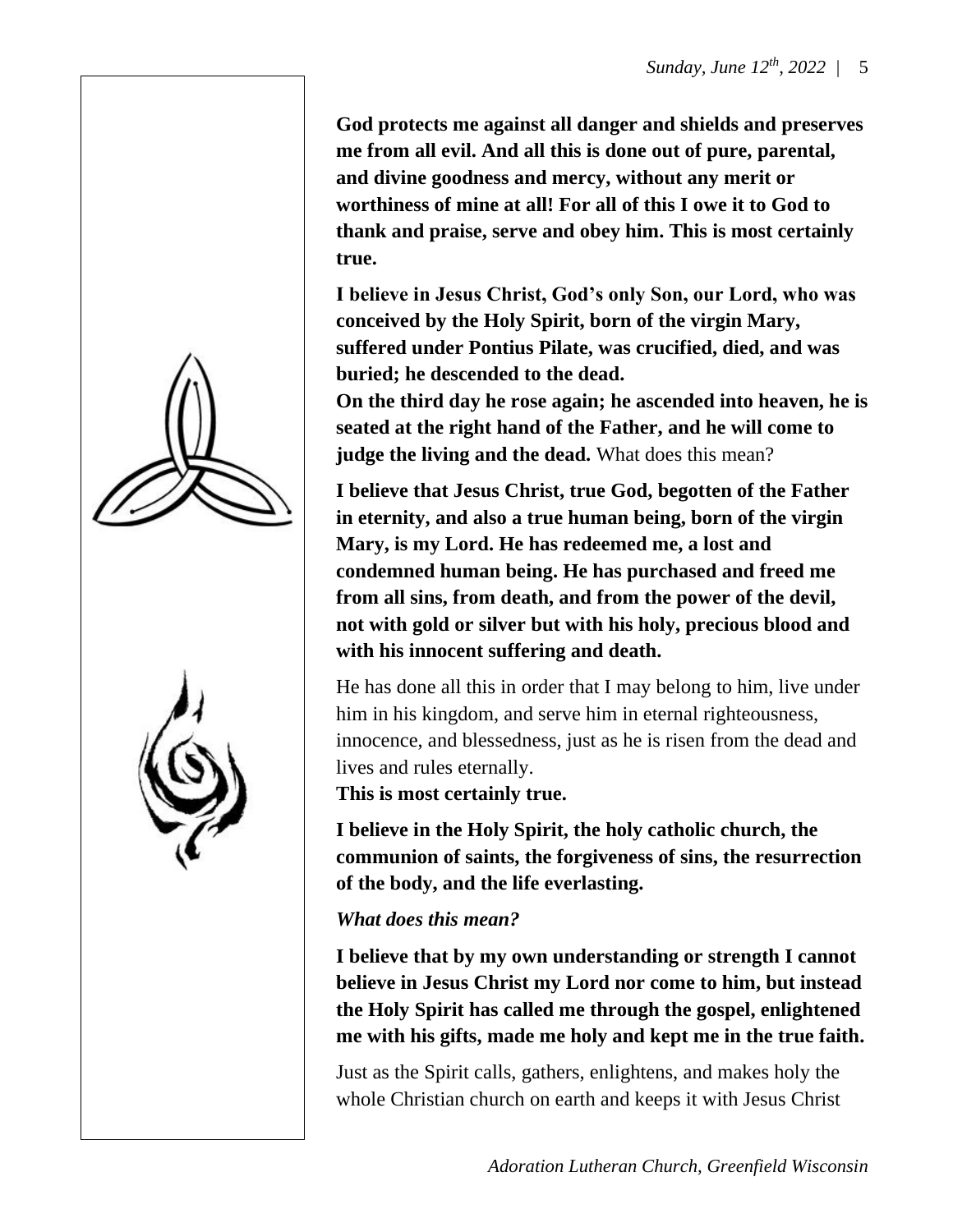# *We hold the following*

*people in our prayers: Judy Goodwin and the family and friends grieving the death of Jim Goodwin; Amy & Family (family friends of Kathy Wakefield); Pat Koch; Ruth Bauer; Betty Wing; John & Kathy Imp; Marilyn (Kathy Wakefield's sister); Ron Voegeli (son of Dick & JoAnn); Jackie (Jan Rinderle's niece); The community of Uvalde, TX and Robb Elementary School.*

#### *We continue to pray for strength and recovery for:*

*Perry Buck; Dick Voegeli; Jan Rinderle; Pat (Cousin of Donna Babilius); Joani Bettin; Bob Bauer; Lindsay Pelaez (niece of the Schmidt family); Akasha (Greatgranddaughter of Joyce Weinert)*

#### *We keep in our prayers:*

*Mary Binter Robinette (friend of the Regents); Keith (Sandy Eigner's brother-inlaw); Susan (Darlene Witkowiak's daughter); Jeremy (nephew to Tom Nowakowski); Karen (Sandy Ringwall's sister); Caroline (Jill Lindberg's daughter); Scott & Debbie (family of Margaret Duris); Shelby and the Taylor Daniels Family (friends of Crystal Januchowski).*



in the one common, true faith. Daily in this Christian church the Holy Spirit abundantly forgives all sins—mine and those of all believers.

**On the last day the Holy Spirit will raise me and all the dead and will give to me and all believers in Christ eternal life. This is most certainly true. Amen.** 

### **Prayers of Intercession (Same each week).**

Set free from captivity to sin and death, we pray to the God of resurrection for the church, people in need, and all of creation.

#### *After each petition is read, name your specific prayers for the petition aloud or in the silence of your hearts.*

God of dreams and prophecy: Send your wisdom, knowledge, faith, and persistence to all who share your liberating gospel. We pray for the church.

*Add your prayers for its leaders, mission, and unity.* God, in your mercy, **receive our prayer.**

God of fire, God of whirlwind: Reveal yourself through all living things. Sanctify your groaning creation. We pray for the planet.

*Name your prayers for the planet and all living things.*

God, in your mercy, **receive our prayer.**

God of many names: Draw near to your people as life is overshadowed by what divides. Where wars have not yet ceased, come quickly. Open your path of peace.

We pray for the nations and the world.

*Name your prayers for countries and conflicts and peoples.* God, in your mercy, **receive our prayer.**

God of comfort and strength: We look for your Spirit. Accompany all in sorrow and in crisis; in uncertainty and in despair. Abide with us. We pray for healing.

*Name your prayers for healing and wholeness* God, in your mercy, **receive our prayer.**

God of Relationships: Infuse this congregation with the fruits of your Holy Spirit. Bless our global and local partnerships.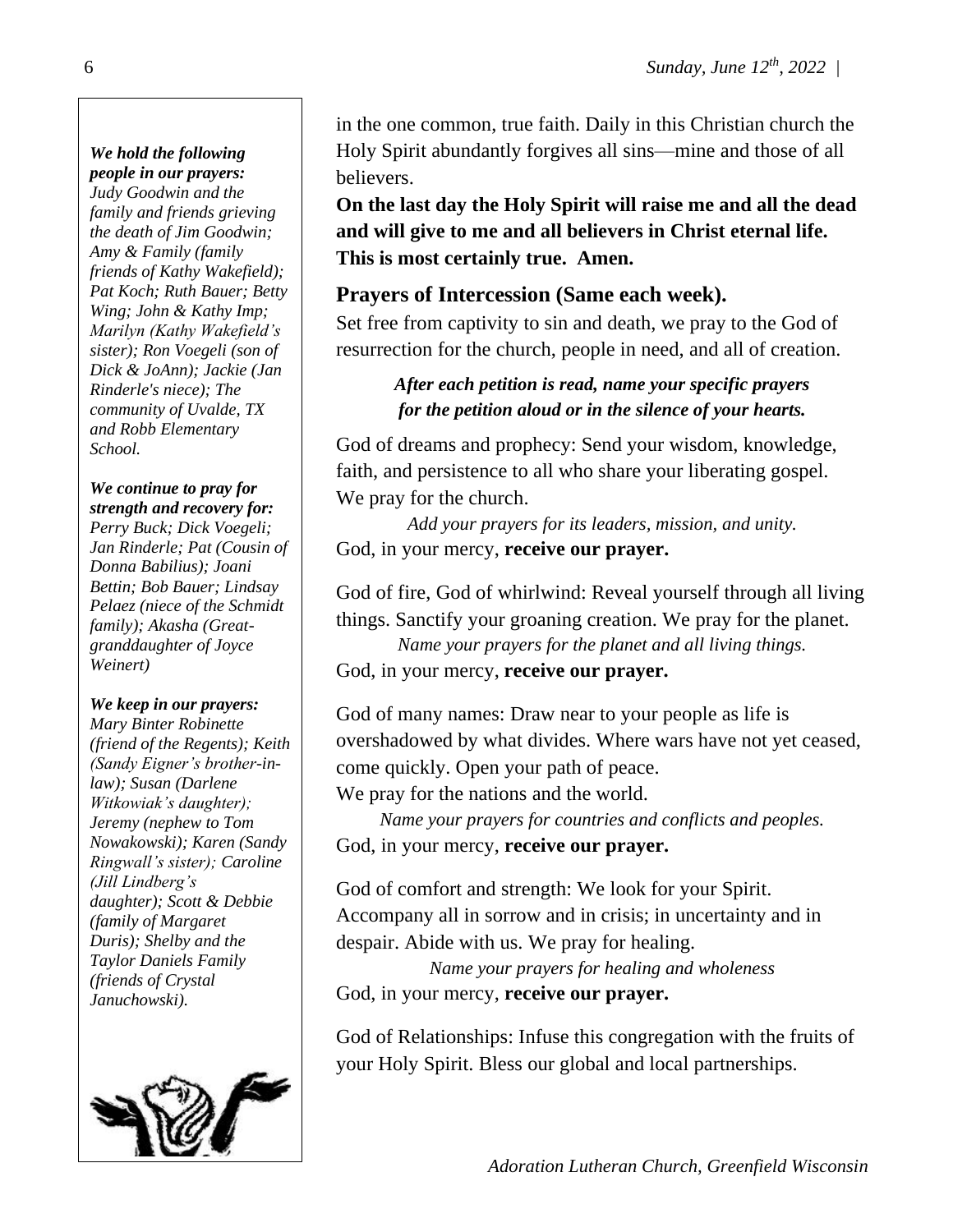Open us to the stirrings of your mission. We pray for our congregation and its values. *Name your prayers for Adoration and our the wider community.* God, in your mercy, **receive our prayer.**

God, Giver of Life: Be near to those who have died. Enfold those near death in your loving arms. Meet us in our fear and raise them, with all the saints, by your mercy. We pray for the grieving.

*Name those who have recently died and those grieving.* God, in your mercy, **receive our prayer.**

In your mercy, O God, respond to these prayers, and renew us by your life-giving Spirit; through Jesus Christ, our Savior. **Amen**

**Sharing of the Peace** The peace of Christ be with you always. **And also with you.**

*Today we give our tithes and offerings by bringing them forth as we come to receive Communion.* 

### *Meal*

*God feeds us with the presence of Jesus Christ. You are invited to stand.*

**Preparation Prayer**

Let us pray. **God of abundance: you have set before us a plentiful harvest. As we feast on your goodness, strengthen us to labor in your field, and equip us to bear fruit for the good of all, in the name of Jesus. Amen**

## **The Great Thanksgiving**

The Lord be with you. **And also with you.** Lift up your hearts. **We lift them up to the Lord.** Let us give thanks to the Lord our God. **It is right to give God thanks and praise.**



*ON RECEIVING HOLY COMMUNION You are invited to the Lord's Table by the Lord Jesus Christ himself. Therefore, Adoration Lutheran Church practices "Open Communion," which means we do not restrict anyone from receiving this gracefilled gift of God. Jesus loves everyone and welcomes everyone to his table of grace and peace. Gluten-free options are available.*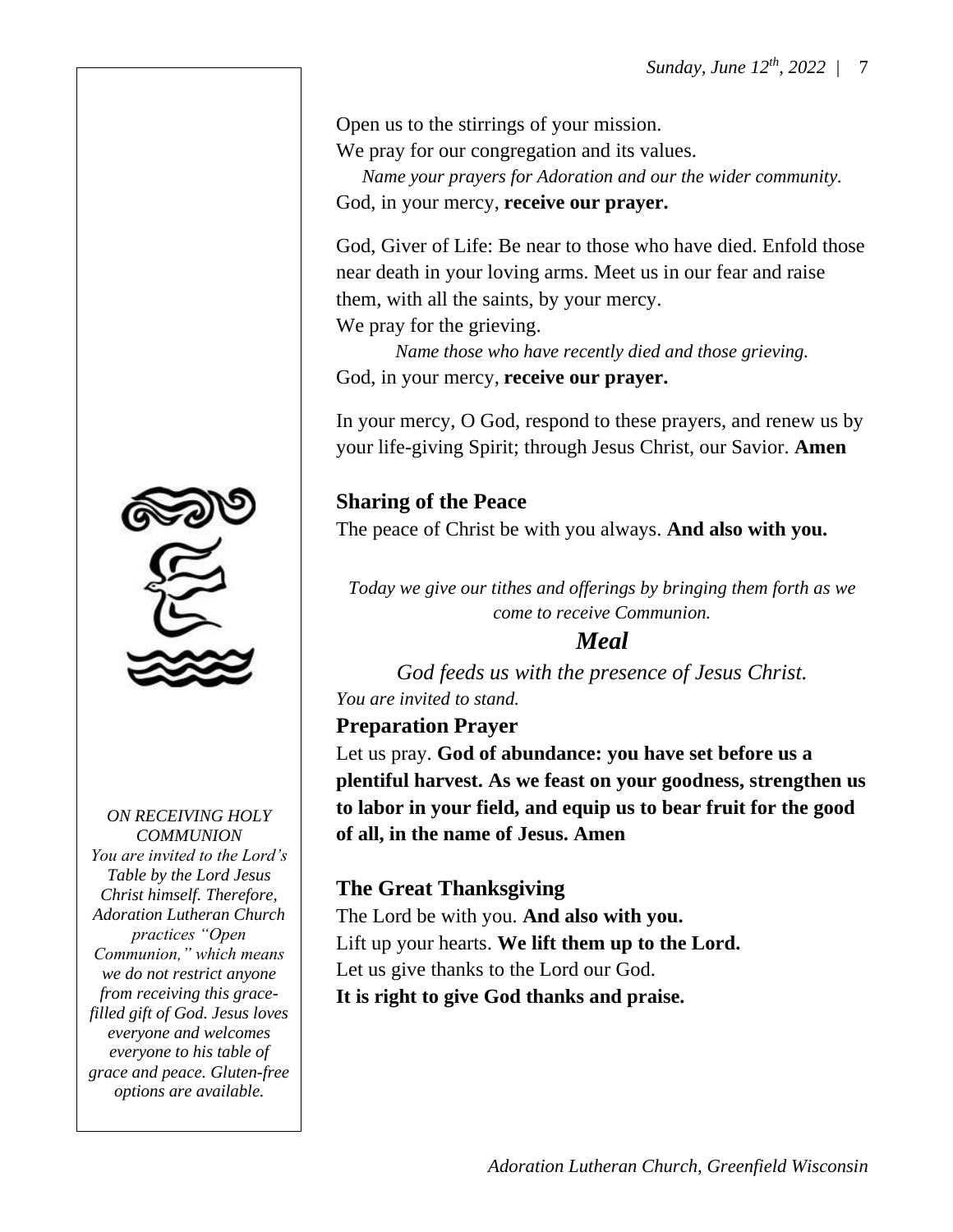#### **The Proper Preface**

With great joy, our God we praise, for the blessings of our days. For the mercy we receive; through the cross of Christ we're freed. Freed to love and serve like Christ; God's love promises us life. Give us strength, our call to hear, we sing with saints, far and near:

**Sanctus** *You Are Holy* **ELW #525**



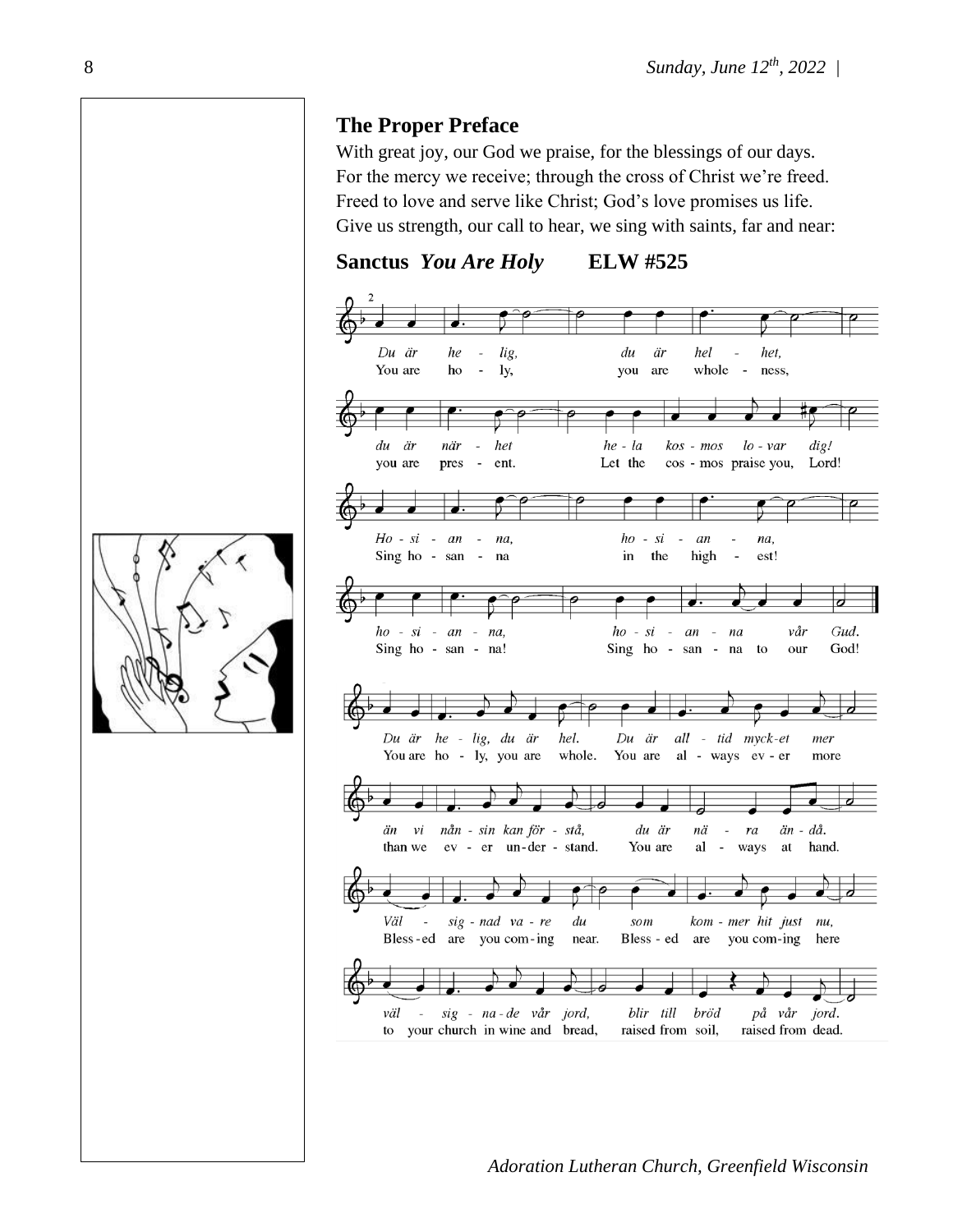

*We come forward to share in Holy Communion today. Please place used cups in the baskets on the end of the front pews.*

*You may choose to receive a wafer and a poured cup of wine or juice or a presealed packet containing both a wafer and juice. Gluten-free wafers available by indicating your need to the server.*

*All are welcome to come forth and receive a blessing.*

## **Eucharistic Prayer**

Holy God, Breath of life and Fire of love: with a mighty wind you brought creation into being, and by a pillar of fire you led your people into freedom.

**We praise you for the gift of your Son, who poured out your Spirit on his disciples of every race and nation.**

## **Words of Institution**

# **Epiklesis** *(Come, Holy Spirit)*

Remembering, therefore, his death, resurrection, and the sending of the holy and life-giving Spirit, we await Christ's coming again to renew the face of the earth.

Send now your Holy Spirit upon us and upon this meal: anoint us with your gifts of faith, hope, and love, that, with thankful hearts, we may be witnesses to your Son.

**Through him all glory and honor is yours, Almighty Father, with the Holy Spirit, in your holy Church, both now and forever. Amen**

## **The Lord's Prayer**

Gathered into one by the Holy Spirit, let us pray as Jesus taught us.

**Our Father, who art in heaven, hallowed be thy name, thy kingdom come, thy will be done, on earth as it is in heaven. Give us this day our daily bread; and forgive us our trespasses, as we forgive those who trespass against us; and lead us not into temptation, but deliver us from evil. For thine is the kingdom, and the power, and the glory, forever and ever. Amen.** *Please be seated.*

# **Invitation to Communion**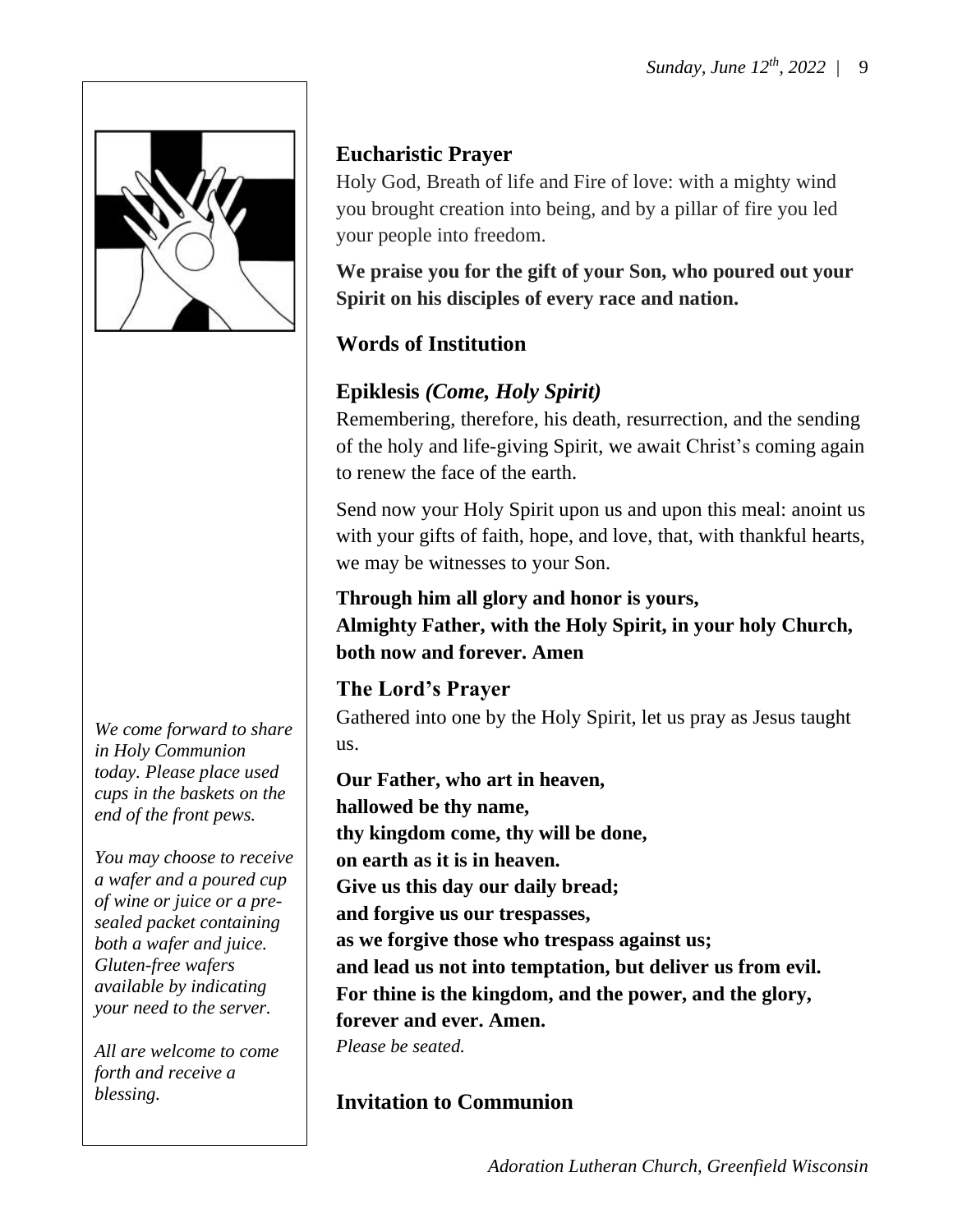## **Lamb of God (ACS #962)**

*Please wait to come forward for Holy Communion until we have completed singing the "Lamb of God."*



#### **Communion**

**Hymn During Communion** *(instrumental only) O Bread of Life from Heaven ELW #480*

*You are invited to stand.* **Post-Communion Blessing**

### **Prayer After Communion**

Let us pray. **Life-giving God, through this meal you have bandaged our wounds and fed us with your mercy. Now send us forth to live for others, both friend and stranger, that all may come to know your love. This we pray in the name of Jesus. Amen.**

#### **Sending**

*God blesses us and sends us in mission to the world.*

10